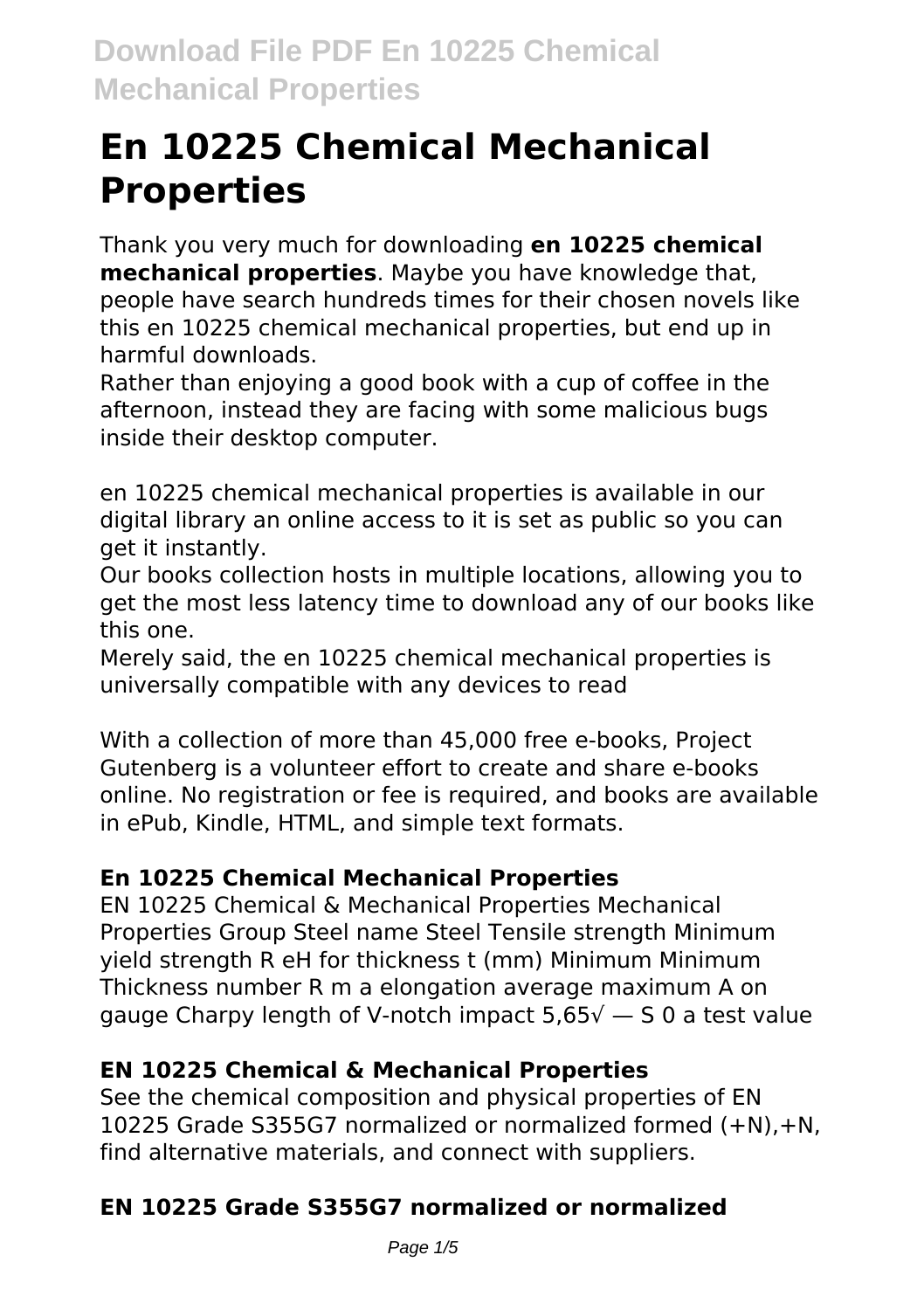### **formed (+N ...**

See the chemical composition and physical properties of EN 10225 Grade S420G1 +Q,quenched and tempered (+QT), find alternative materials, and connect with suppliers.

#### **EN 10225 Grade S420G1 +Q,quenched and tempered (+QT ...**

See the chemical composition and physical properties of EN 10225 Grade S355G8 thermomechanically rolled,+M, find alternative materials, and connect with suppliers.

#### **EN 10225 Grade S355G8 thermomechanically rolled,+M - Other ...**

EN 10225: 2001 Chemical & Mechanical Properties Mechanical Properties Group Steel name Steel Tensile strength Minimum yield strength R eH for thickness t (mm) Minimum Minimum number R m elongation average A gauge Charpy length of Vnotch impact  $5.65\sqrt{ } - 50$  test value t ≤ 16 16 < t ≤ 40 40 < t ≤ 63 R e /R m Temp. Energy MPaf MPaf MPaf MPaf maximum ratio  $%$  °C I

### **EN 10225: 2001 Chemical & Mechanical Properties**

En 10225 Chemical Mechanical Properties This is likewise one of the factors by obtaining the soft documents of this en 10225 chemical mechanical properties by online. You might not require more get older to spend to go to the book instigation as well as search for them. In some cases, you likewise accomplish not discover the proclamation en 10225 chemical mechanical properties that you are looking for.

#### **En 10225 Chemical Mechanical Properties modapktown.com**

BS EN 10225 specifies requirements for weldable structural steels to be used in the fabrication of fixed offshore structures in the form of plates up to and including 150 mm thick. It also specifies sections up to 63 mm thick except for sections delivered in the as-rolled condition which are permitted up to 25 mm thick only.

# **BS EN 10225:2009 - Weldable structural steels for fixed**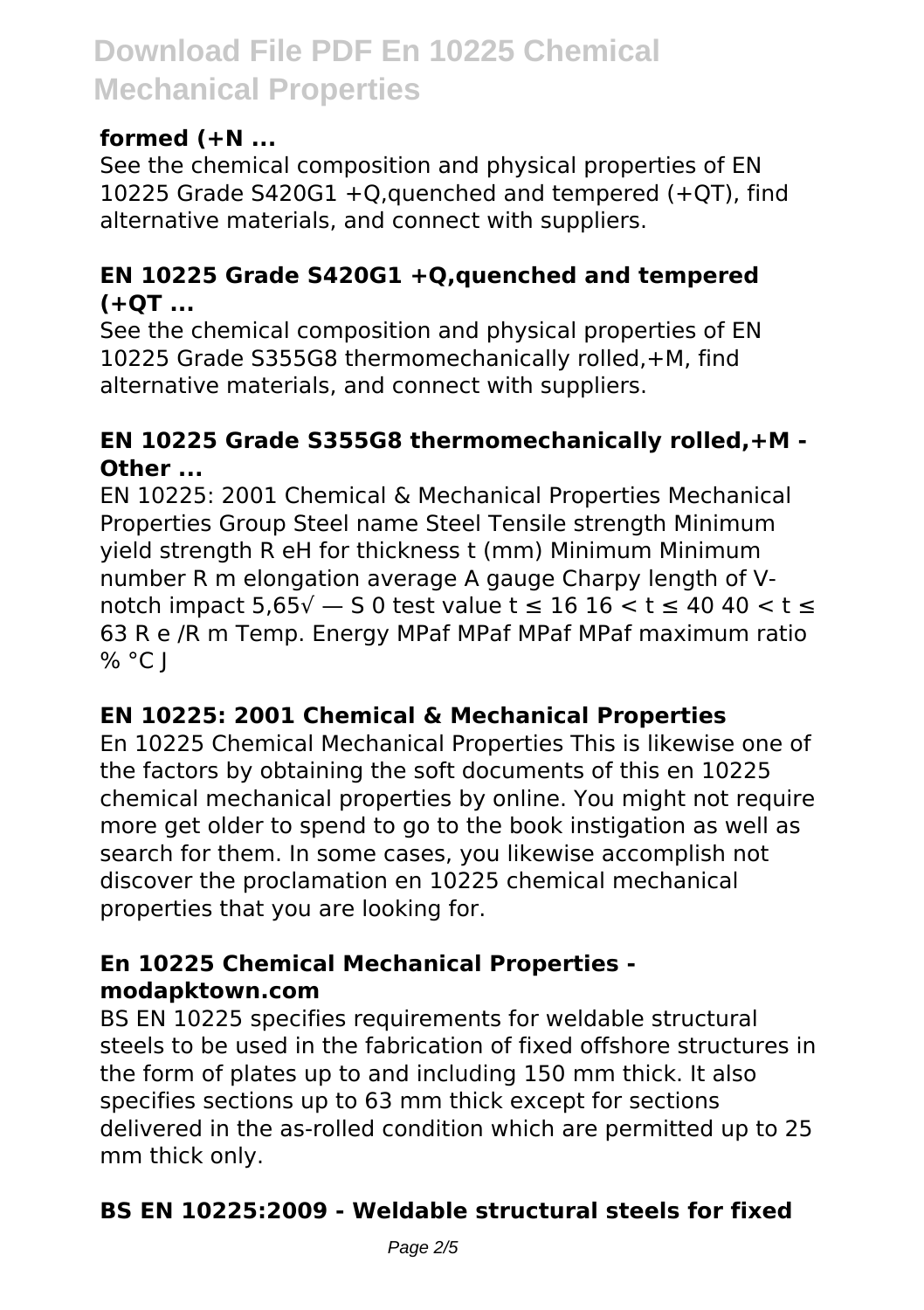**...**

8.3 Mechanical properties 8.4 Technological properties 8.5 Surface condition and internal defects 9 Inspection and testing 9.1 General 9.2 Ex-mill supply 9.3 Merchant supply 9.4 Identification of cast 9.5 Delivery 10 Sampling 10.1 General 10.2 Frequency of testing 10.3 Preparation of samples and test pieces 10.4 Verification of chemical composition

# **EN 10225 : 2009 | WELDABLE STRUCTURAL STEELS FOR FIXED ...**

S355g7+M Vs S355g7+N. S355g7+M and S355g7+N both are structural steel plate grades and mainly used in offshore industry. S355g7+M means thermo-mechanically rolled and S355g7+N means normalised steel plate. These both S355g7+M / N structural steel plate offers good tensile and yield strength and supplied as per EN10225:2001 standard.

### **S355g7+M, En 10225 S355g7+N, S355g7+M Steel Plate suppliers**

EN 10225: 2009 Weldable structural steels for fixed offshore structures. Technical delivery conditions ... Chemical composition of steel S355G10 (1.8813), Standards of steel S355G10 (1.8813) Mechanical Properties of steel S355G10 (1.8813) Equivalent grades of steel S355G10 (1.8813) steel S355G10 (1.8813) Tensile Strength, Elongation, Proof ...

#### **S355G10 / 1.8813 - SteelNumber - Chemical composition ...**

We are distributors of S420 Steel plates, distributing varieties like S420N, S420NL, EN10219 S420MH, EN 10149-2-1996 S420MC, EN 10225: 2001 S420G1+Q, EN 10225: 2001 S420G1+M, S420G2+Q and S420G2+M High-strength low-alloy structural steel plates either as normalized or thermomechanically rolled steels.

# **S420 Structural Steel Plate, S420NL Structural Steel Plate ...**

Below are the tables to show the steel grade S355 datasheet including chemical composition, yield strength, tensile strength and elongation, etc. All data sheet of DIN EN 10025-2 is the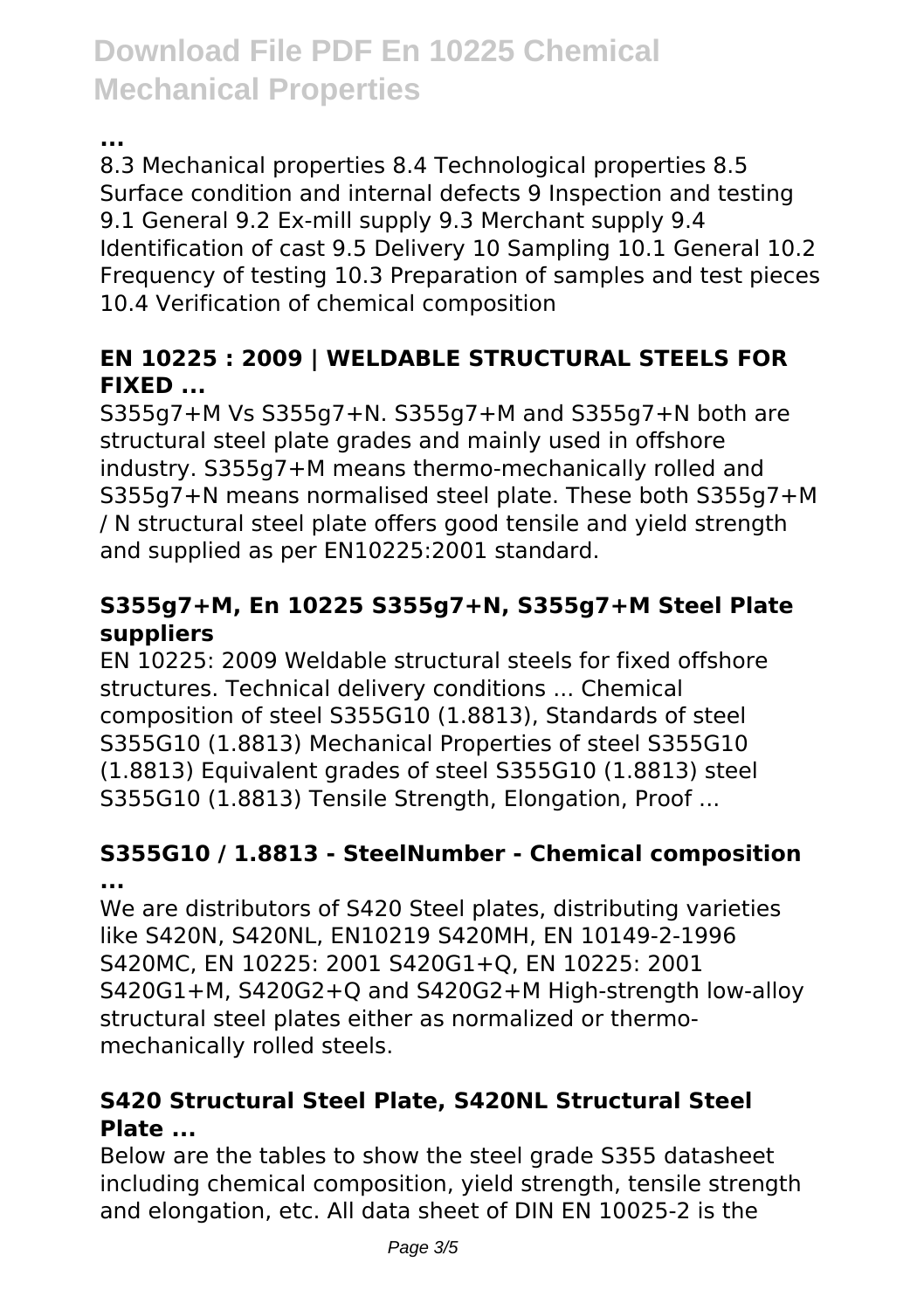same as BS EN 10025-2 and other EU member states. Chemical Composition. The datasheet below shows grade S355 steel chemical composition.

#### **Material S355 Steel Properties, Comparison, Equivalent ...**

Structural steel grades are designed with specific chemical compositions and mechanical properties formulated for particular applications. In Europe, structural steel must comply with the European Standard EN 10025, which is governed by the European Committee for Iron and Steel Standardization (ECISS), a subset of the European Committee for ...

#### **Structural Steel - S235, S275, S355 Chemical Composition ...**

EN 10225: 2009 Weldable structural steels for fixed offshore structures. Technical delivery conditions ... Chemical composition of steel S460G4 (1.8889), Standards of steel S460G4 (1.8889) Mechanical Properties of steel S460G4 (1.8889) Equivalent grades of steel S460G4 (1.8889) steel S460G4 (1.8889) Tensile Strength, Elongation, Proof strength ...

### **S460G4 / 1.8889 - SteelNumber - Chemical composition ...**

EN 10225: 2009 Weldable structural steels for fixed offshore structures. Technical delivery conditions ... Chemical composition of steel S355G14 (1.1184), Standards of steel S355G14 (1.1184) Mechanical Properties of steel S355G14 (1.1184) Equivalent grades of steel S355G14 (1.1184) steel S355G14 (1.1184) Tensile Strength, Elongation, Proof ...

#### **S355G14 / 1.1184 - SteelNumber - Chemical composition ...**

These S355g2+N Oil and offshore platform steel plate comes under En 10225 specification. These EN 10225 S355g2+N Steel Plates are mostly used in for welded construction of offshore structures in selected critical sections. The BS en10225 S355g2+N Grade Plate are also used in tubular joints, stiffened plate construction, and other intersections.

# **S355G2+N, En 10225 S355G2+N, S355G2+N Steel Plate**